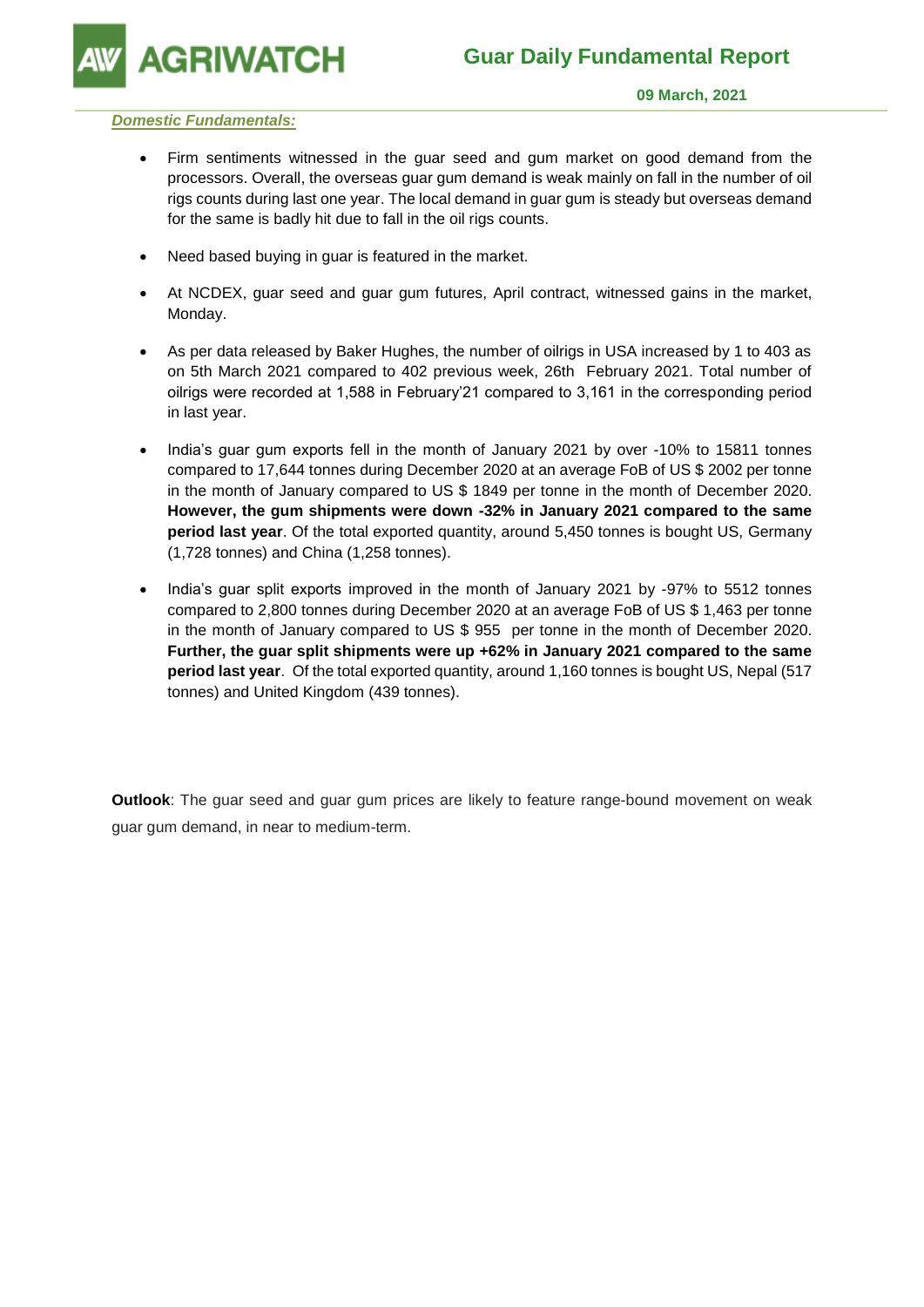# AGRIWATCH

**AW** 

### **Guar Daily Fundamental Report**

 **09 March, 2021** 

| <b>Guar Seed</b> |               |          |      |       |        |                |       |              |
|------------------|---------------|----------|------|-------|--------|----------------|-------|--------------|
| Contract         | $+/-$ \$ Open | High Low |      | Close | Volume | Vol.<br>Change | ΟI    | Οl<br>Change |
| Mar-21           | 3870          | 3884     | 3841 | 3841  | 10075  | -14.870        | 27200 | $-6035$      |
| Apr-21           | 3890          | 3950     | 3890 | 3898  | 13190  | -6.750         | 30895 | 1555         |

| <b>Guar Gum</b> |          |      |      |      |       |        |                |       |        |
|-----------------|----------|------|------|------|-------|--------|----------------|-------|--------|
| <b>Contract</b> | $+/-$ \$ | Open | High | Low  | Close | Volume | Vol.<br>Change | OI    | Change |
| $Mar-21$        | 39       | 6068 | 6141 | 6068 | 6080  | 5750   | $-8310$        | 15580 | -2655  |
| Apr-21          | 37       | 6168 | 6240 | 6165 | 6170  | 8375   | $-4155$        | 42410 | 6520   |

| <b>Guar Seed Stock Position &amp; EDD:</b> |              |                   |               |            |  |  |  |
|--------------------------------------------|--------------|-------------------|---------------|------------|--|--|--|
|                                            | <b>Demat</b> | <b>In-Process</b> | <b>Total</b>  | <b>EDD</b> |  |  |  |
| <b>Stocks</b>                              | 06-Mar-21    | 06-Mar-21         | 06-Mar-<br>21 | 01-Mar-21  |  |  |  |
| <b>Bikaner</b>                             | 27893        | 20                | 27913         | 8089       |  |  |  |
| <b>Deesa</b>                               | 0            | $\Omega$          | 0             | 0          |  |  |  |
| Sri Ganganagar                             | 3361         | 0                 | 3361          | 1576       |  |  |  |
| <b>Jodhpur</b>                             | 1223         | 0                 | 1223          | 0          |  |  |  |
| <b>Nokha</b>                               |              | 0                 | 0             | 366        |  |  |  |

| <b>Guar Gum Stock Position &amp; EDD:</b> |              |                   |               |            |  |  |  |
|-------------------------------------------|--------------|-------------------|---------------|------------|--|--|--|
|                                           | <b>Demat</b> | <b>In-Process</b> | Total         | <b>EDD</b> |  |  |  |
| <b>Stocks</b>                             | 06-Mar-21    | 06-Mar-21         | 06-Mar-<br>21 | 01-Mar-21  |  |  |  |
| Deesa                                     | 0            | 0                 | 0             | 0          |  |  |  |
| <b>Bikaner</b>                            | 2007         | $\Omega$          | 2007          | 2057       |  |  |  |
| Jodhpur                                   | 10830        | 129               | 10959         | 2966       |  |  |  |
| <b>Nokha</b>                              | 3492         | 130               | 3622          | 1384       |  |  |  |
| Sri Ganganagar                            | 2361         | $\Omega$          | 2361          | 2821       |  |  |  |

| <b>Churi and Korma Prices:</b> | 8-Mar-21       |            |
|--------------------------------|----------------|------------|
| <b>Commodity</b>               | <b>Center</b>  | Rs./75 kg. |
| Churi                          | Jodhpur        | 2075       |
| Korma                          | Jodhpur        | 2869       |
| Churi                          | Sri Ganganagar | 1838       |
| Korma                          | Sri Ganganagar | 2700       |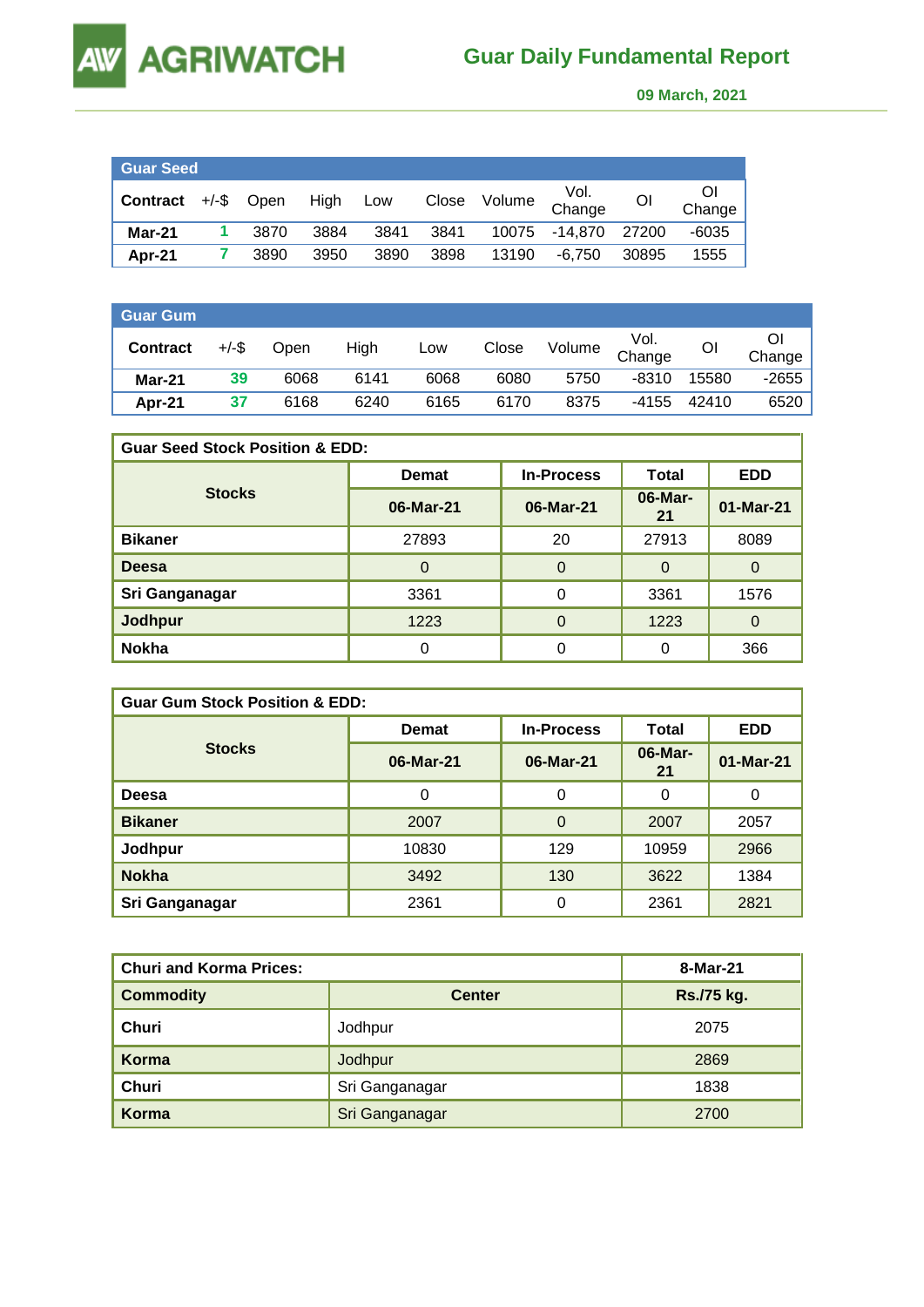

 **09 March, 2021** 

| <b>Guar Export Prices:</b>            |                   | 8-Mar-21      | 8-Mar-21      |
|---------------------------------------|-------------------|---------------|---------------|
|                                       | Variety           | Value (Rs/Kg) | Value (\$/MT) |
| <b>Guargum/Split (Mundra</b><br>Port) |                   | 63            | 861           |
|                                       | 200 Mesh 5000 CPS | 83            | 1135          |
| <b>Guargum Powder</b>                 | 200 Mesh 3500 CPS | 78            | 1066          |
|                                       | Meal $40%$        | 30            | 410           |
| <b>Guargum Meal</b>                   | Meal $50%$        | 40            | 547           |

| <b>Guar Seed Prices at Key Spot Markets:</b> |                 |                           |           |                        |                |  |  |  |
|----------------------------------------------|-----------------|---------------------------|-----------|------------------------|----------------|--|--|--|
| <b>Commodity</b>                             |                 |                           |           | <b>Prices (Rs/Qtl)</b> |                |  |  |  |
| <b>Guar Seed</b>                             | <b>District</b> | <b>Centre</b>             | 8-Mar-21  | 6-Mar-21               | <b>Change</b>  |  |  |  |
|                                              |                 | Jodhpur (Loose)           | 3750      | 3650                   | 100            |  |  |  |
|                                              | Jodhpur         | Jodhpur(Delivery)         | 3938      | 3833                   | 105            |  |  |  |
|                                              |                 | Sri-Ganganagar(Loose)     | 3700      | 3680                   | 20             |  |  |  |
|                                              |                 | Sri-Ganganagar (Delivery) | 3850      | 3830                   | 20             |  |  |  |
|                                              | Sri-Ganganagar  | Rawla (Loose)             | <b>NR</b> | <b>NR</b>              |                |  |  |  |
|                                              |                 | Gharsana (Loose)          | 3730      | 3730                   | <b>Unch</b>    |  |  |  |
|                                              |                 | Raisinghnagar (Loose)     | 3650      | 3640                   | 10             |  |  |  |
|                                              | <b>Bikaner</b>  | Bikaner (Loose)           | 3700      | 3670                   | 30             |  |  |  |
|                                              |                 | Bikaner (Delivery)        | 3885      | 3854                   | 32             |  |  |  |
|                                              |                 | Nokha(Loose)              | 3750      | 3700                   | 50             |  |  |  |
| Rajasthan                                    |                 | Nokha (Delivery)          | 3938      | 3885                   | 53             |  |  |  |
|                                              |                 | Khajuwala (Loose)         | 3700      | Closed                 | $\blacksquare$ |  |  |  |
|                                              |                 | Khajuwala (Delivery)      | 3885      | Closed                 |                |  |  |  |
|                                              |                 | Lunkaransar (Loose)       | 3700      | 3650                   | 50             |  |  |  |
|                                              |                 | Hanumangarh (Loose)       | 3650      | 3650                   | <b>Unch</b>    |  |  |  |
|                                              |                 | Hanumangarh (Delivery)    | 3833      | 3833                   | <b>Unch</b>    |  |  |  |
|                                              | Hanumangarh     | Nohar (Loose)             | <b>NR</b> | <b>NR</b>              | $\blacksquare$ |  |  |  |
|                                              |                 | Pilibanga (Loose)         | <b>NA</b> | <b>NA</b>              |                |  |  |  |
|                                              | <b>Nagaur</b>   | Nagaur (Loose)            | 3650      | 3600                   | 50             |  |  |  |
|                                              | Churu           | Churu (Delivery)          | <b>NA</b> | <b>NA</b>              | $\blacksquare$ |  |  |  |
|                                              | <b>Alwar</b>    | Alwar (Loose)             | <b>NR</b> | <b>NR</b>              |                |  |  |  |
|                                              | <b>Hisar</b>    | Adampur (Loose)           | 3650      | 3680                   | $-30$          |  |  |  |
|                                              |                 | Adampur (Delivery)        | 3833      | 3864                   | $-32$          |  |  |  |
| Haryana                                      |                 | Bhiwani (Delivery)        | 3880      | <b>NR</b>              |                |  |  |  |
|                                              | <b>Bhiwani</b>  | Siwani (Loose)            | 3820      | 3810                   | 10             |  |  |  |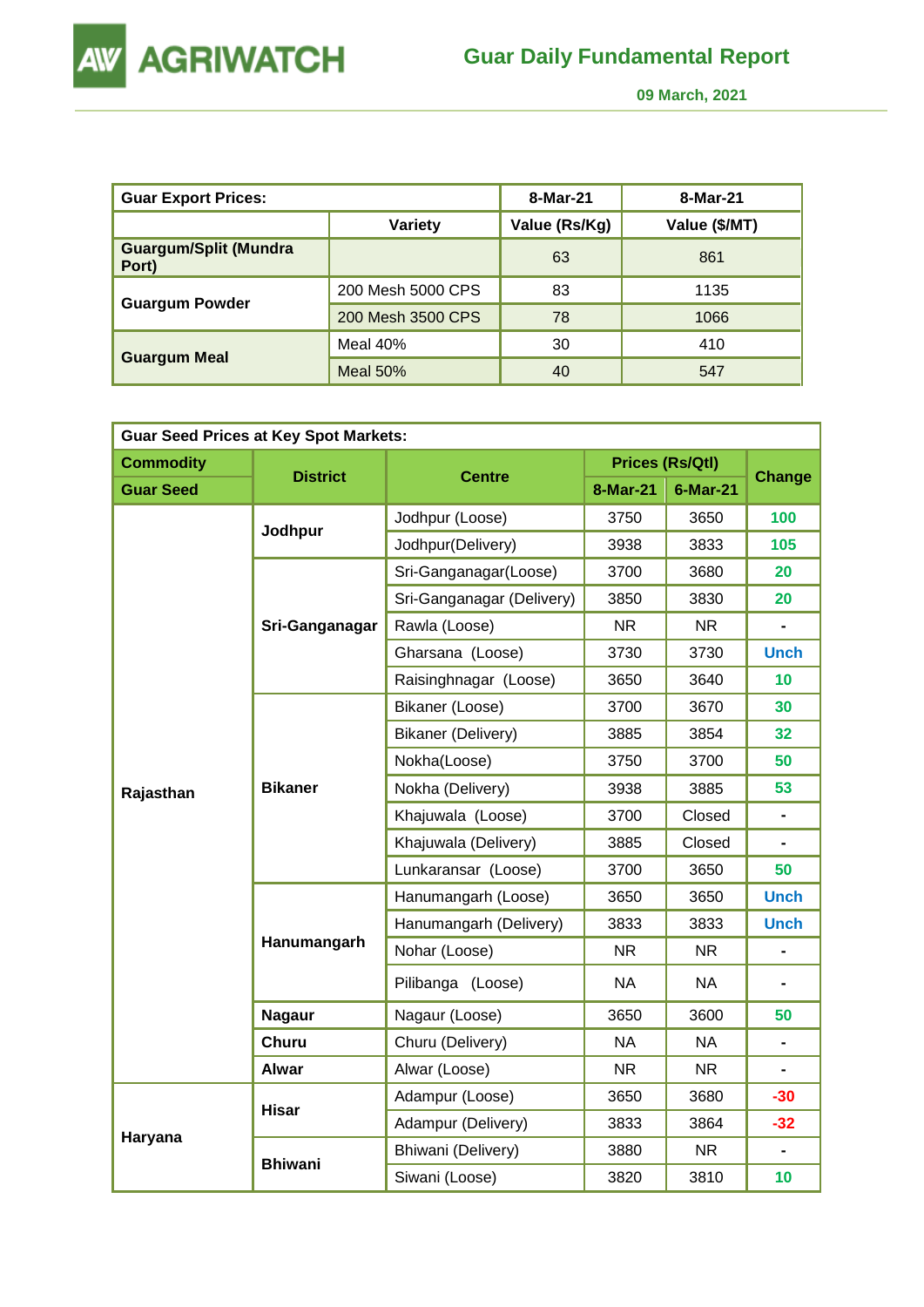

## **Guar Daily Fundamental Report**

 **09 March, 2021** 

|                       |                    | Sirsa (Loose)       | 3650      | 3657      | $-7$        |
|-----------------------|--------------------|---------------------|-----------|-----------|-------------|
|                       | <b>Sirsa</b>       | Dhabwali (Loose)    | 3640      | 3650      | $-10$       |
|                       |                    | Dhabwali (Delivery) | 3640      | 3650      | $-10$       |
|                       |                    | Ellanabad (Loose)   | NR.       | NR.       | ۰           |
|                       | Fatehabad          | Fatehabad (Loose)   | 3550      | 3550      | <b>Unch</b> |
|                       | <b>Banaskantha</b> | Deesa (Loose)       | <b>NA</b> | <b>NA</b> |             |
|                       | Patan              | Patan (Loose)       | <b>NA</b> | 3525      | -           |
| Gujarat               | Rajkot             | Rajkot (Loose)      | 3550      | 3535      | 15          |
|                       | Jamnagar           | Dhrol (Loose)       | <b>NA</b> | <b>NA</b> | -           |
| <b>Madhya Pradesh</b> | <b>Gwalior</b>     | Dabra (Loose)       | <b>NR</b> | <b>NR</b> | ۰           |
| <b>Guar Gum</b>       |                    |                     |           |           |             |
|                       | Jodhpur            | Jodhpur             | 6200      | 6150      | 50          |
| Rajasthan             | <b>Alwar</b>       | Alwar               | <b>NR</b> | <b>NR</b> |             |
|                       | Hanumangarh        | Nohar               | NR.       | NR.       |             |
|                       | <b>Bhiwani</b>     | <b>Bhiwani</b>      | 6100      | <b>NR</b> |             |
| Haryana               |                    | <b>Sirsa</b>        | 6100      | 6000      | 100         |
|                       | <b>Sirsa</b>       | Dhabwali            | 6100      | 6100      | <b>Unch</b> |
|                       |                    | Ellanabad           | <b>NR</b> | <b>NR</b> | ۰           |
|                       | Fatehabad          | Fatehabad           | 6100      | 6000      | 100         |

| <b>Guar Seed Arrivals in Key Centers</b> |                 |                |                            |                 |                |  |  |
|------------------------------------------|-----------------|----------------|----------------------------|-----------------|----------------|--|--|
| <b>Commodity</b>                         |                 | <b>Centre</b>  | <b>Arrivals (Quintals)</b> |                 |                |  |  |
| <b>Guar Seed</b>                         | <b>District</b> |                | 8-Mar-21                   | <b>6-Mar-21</b> | <b>Change</b>  |  |  |
|                                          | Jodhpur         | Jodhpur        | <b>NA</b>                  | <b>NA</b>       | $\blacksquare$ |  |  |
|                                          |                 | Sri-Ganganagar | 800                        | 700             | 100            |  |  |
|                                          |                 | Rawla          | NR.                        | <b>NR</b>       | $\blacksquare$ |  |  |
|                                          | Sri-Ganganagar  | Gharsana       | 40                         | 60              | $-20$          |  |  |
|                                          |                 | Raisinghnagar  | 300                        | 150             | 150            |  |  |
|                                          | <b>Bikaner</b>  | <b>Bikaner</b> | 400                        | 200             | 200            |  |  |
|                                          |                 | Nokha          | 200                        | 150             | 50             |  |  |
| Rajasthan                                |                 | Khajuwala      | 200                        | Closed          | $\blacksquare$ |  |  |
|                                          |                 | Lunkaransar    | 300                        | 300             | <b>Unch</b>    |  |  |
|                                          |                 | Hanumangarh    | 70                         | 125             | $-55$          |  |  |
|                                          | Hanumangarh     | Nohar          | NR                         | NR.             |                |  |  |
|                                          |                 | Pilibanga      | NA                         | NA              |                |  |  |
|                                          | <b>Nagaur</b>   | Nagaur         | 200                        | 200             | <b>Unch</b>    |  |  |
|                                          | <b>Churu</b>    | Churu          | <b>NA</b>                  | <b>NA</b>       |                |  |  |
|                                          | <b>Alwar</b>    | Alwar          | NR.                        | NR.             |                |  |  |
| Haryana                                  | <b>Hisar</b>    | Adampur        | 300                        | 800             | $-500$         |  |  |